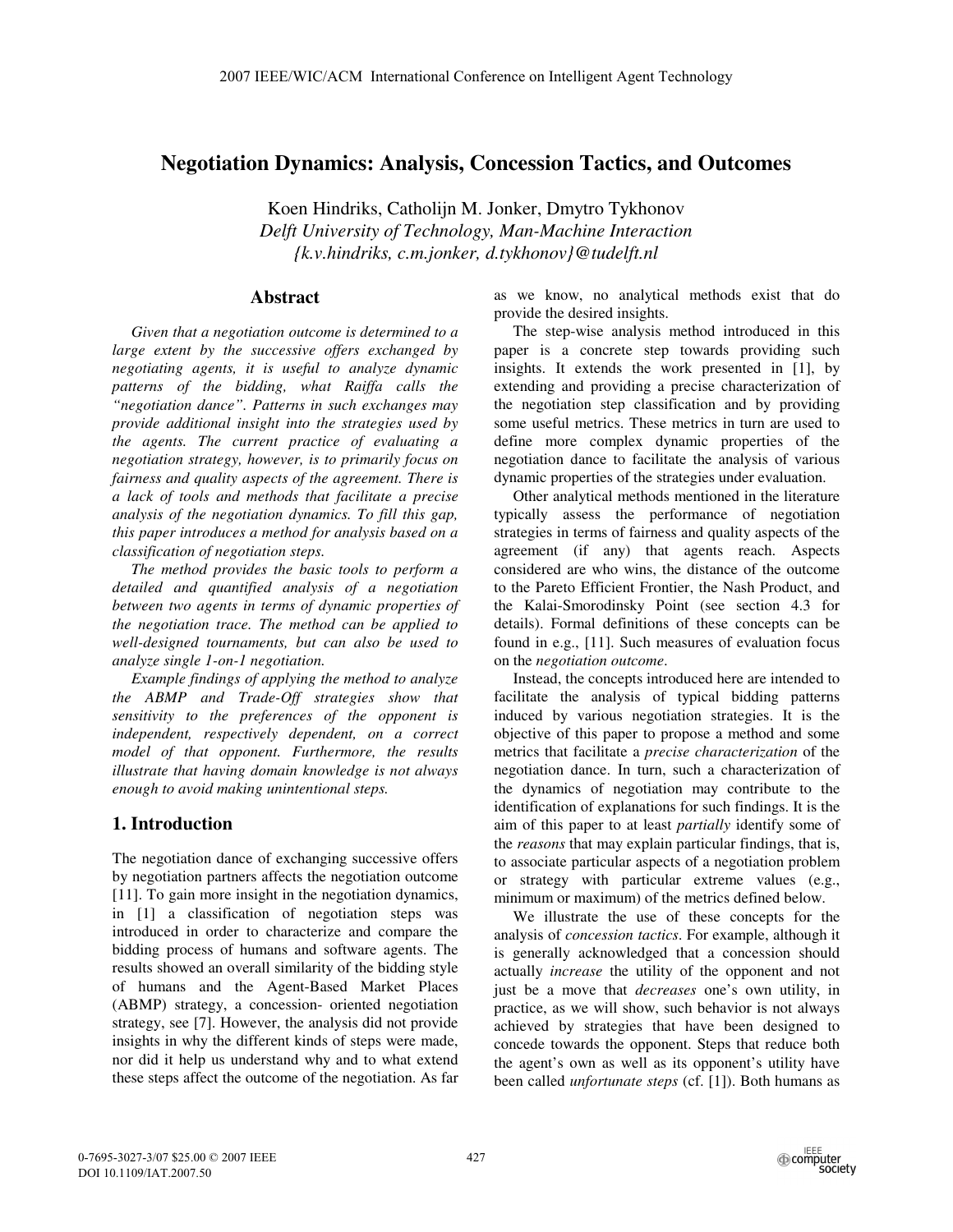well as software agents using the ABMP strategy were observed to make such steps in negotiation experiments reported in [1], but humans made fewer of them. From this analysis we conclude that it is impossible to avoid unfortunate steps without sufficient domain knowledge or a model of the negotiation partner.

The paper is organized as follows. The next section discusses related work. In Section 3, we briefly introduce the topic of negotiation dynamics. Section 4 introduces the step-wise analysis method and some metrics for analyzing dynamic negotiation properties. In Section 5, the method is illustrated by analyzing the Trade-Off [5] and ABMP [7] strategy in various negotiation domains. Finally, the paper concludes with some suggestions for research on automated negotiation derived from the proposed analysis method.

### **2. Related Work**

In order to develop efficient negotiation strategies that are robust as well as outperform other strategies, we believe it is important to be able to evaluate the dynamic behaviour induced by negotiation strategies. An analysis of negotiation dynamics in our opinion requires the use of both theoretical as well as experimental evaluation methods, in which at least the following aspects are attended to:

- *competition* with other strategies and itself,
- *case studies* of varying complexity, and
- *theoretical properties* of the dynamics.

This paper discusses some case studies of varying complexity and some theoretical properties. For papers that focus on the competition with other strategies the reader is referred to e.g., [5, 6, 14]. Additionally, the scope of research reported here concerns the negotiation dynamics as a pattern of offers (cf. [11]). That is, our work concerns *bargaining*, a method for reaching joint agreements by means of exchanging offers according to e.g., an alternating offers protocol.

There are many papers discussing the quality of negotiation strategies. We briefly mention some papers that discuss aspects that are complementary to those discussed here. In [9], a classification scheme is provided that defines some properties that are oriented towards *rationality and the use of resources*. In [8], the authors discuss the performance and evaluation of a negotiation software agent against humans. The evaluation measures used concern the agent's utility of the agreement versus that of humans, and the *social welfare* associated with the agreement.

In [1], a formalization of the negotiation process is provided together with a set of performance properties that facilitate evaluation of the quality of the agreement reached, based on the work of [12, 14]. The paper also discusses some dynamic properties of the bidding. Similar to the work presented in [8], the authors used the SAMIN system, inspired by the system presented in [6], to analyze the ABMP strategy playing against itself and playing against human negotiators. The experiments showed that human and ABMP negotiators primarily made *concession steps* (see for a precise definition Section 4). Additionally, it was shown that humans were more diverse, i.e. the types of negotiation steps they performed were more diversified.

The initial, informal classification of negotiation steps and the results reported in [1] form the inspiration of the current paper. In combination with the belief expressed by many that the pattern of offers exchanged influences the negotiated outcome, this motivated our study of negotiation strategies from the perspective of the negotiation dynamics and the actual steps made.

## **3. Negotiation Dynamics**

In the analysis of negotiation strategies, not only the outcome of a negotiation is relevant, but also the bidding process itself is important. Mistakes made during the bidding can have an enormous impact on both players. Although experienced negotiators confirm this, and it is also recognized by researchers of negotiation strategies for automated negotiation, this hypothesis is difficult to quantify. Examples from human negotiations are of the form: "a wrong offer can upset relationships, even causing the other party to walk away", or "Sometimes an offer that is meant as a concession to the other party confuses the issues. This can only be circumvented if there is enough trust between the parties to exchange some information on their respective preferences."

From the point of view of automated negotiation, the objective is to stay as close as possible to the Pareto Efficient Frontier. However, in automated negotiations typically no prior information is exchanged about the preferences of the negotiating parties, and none of the players know where the Pareto Efficient Frontier actually is. It thus remains a challenge to stay or end close to that Frontier. To this end, opponent modelling is an often used approach to better predict which bids will be appreciated by the other party, see, e.g., [3, 10].

More precisely, five key factors can be identified that shape the outcome of a bilateral negotiation with incomplete information: (i) knowledge about the negotiation domain (e.g. the market value of a product or service), (ii) one's own and one's opponent's preferences, (iii) process attributes (e.g. deadlines), (iv) the negotiation strategies, and (v) the negotiation protocol. In this paper, our interest is in analyzing,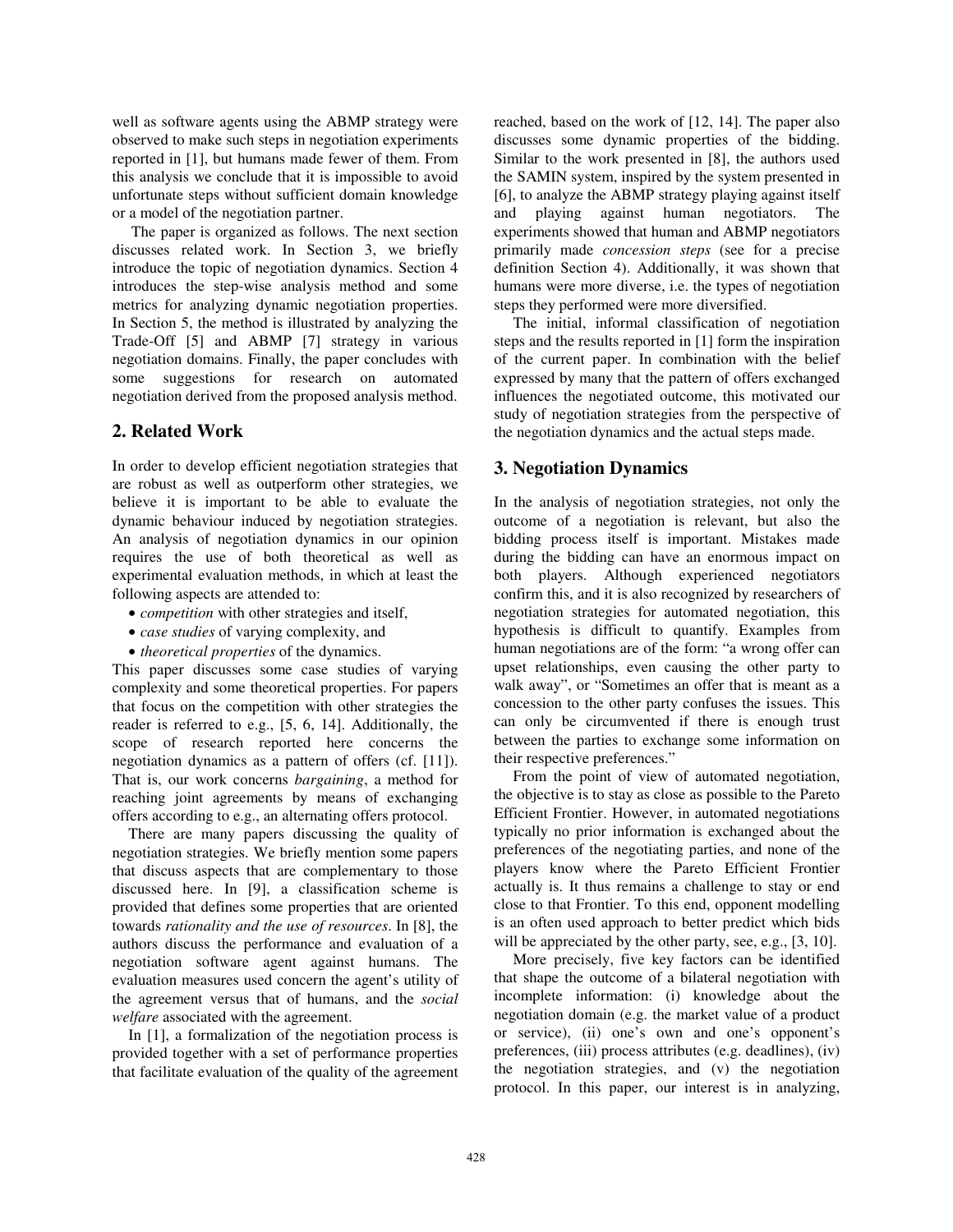classifying and in precisely characterizing aspects of the negotiation dynamics that influence the final agreement of a negotiation. The main interest thus is in proposing concepts and metrics that relate these factors to specific aspects of the negotiation dynamics and to thus gain a better understanding of the final outcome of a negotiation. The analysis does not take the features of the protocol per se into account but instead focuses on the exchange of offers. In principle, the method allows for generalizations to multi-party negotiations but we do not consider such extensions here (see e.g. [13]).

## **4. Step-Wise Analysis Method**

In bilateral bargaining, the negotiation dynamics is completely represented by the sequence of offers  $t =$  $\langle b^1_s, b^2_o, b^3_s \dots \rangle$  exchanged between parties *S* and *O*, also called the *negotiation trace*. A negotiation trace is called *closed* if it ends in either an *accept* or *withdraw*  move by either party. In this section the basic notions of the step-wise analysis method are defined: classes of negotiation steps, metrics, outcome properties, and patterns over negotiation steps. After that the different phases of the method are defined.

### **4.1 Negotiation steps**

The key unit of negotiation dynamics analysis is a *single negotiation step* performed by one of the negotiating parties. A negotiation step in bargaining consists of an offer proposed by one party to the other. If this offer is not the first offer proposed by an agent, it typically is computed using at least the previous offer proposed by that agent as input. To record this fact and to facilitate notation below, formally, a negotiation step *s* by agent *a* is modeled as a *transition* from a previous offer  $b_a$  to a newly proposed offer  $b'_a$ , which is written as  $b_a \rightarrow b'_a$ . Such steps can be classified based on the associated utility for both parties.

For the step-wise analysis method the classes of negotiation steps of [1] have been extended with two additional classes. In a number of papers, it has been suggested, that it is smart not to make concessions too soon, but to move over one's iso-utility lines first [5]. For this reason, a separate category of *nice steps* that move in the direction of the opponent but do not concede own utility is introduced. An example of a strategy that is designed to make such steps is the Trade-Off Strategy based on similarity criteria discussed in [5], a variation is proposed in [13]. Additionally, so-called *silent steps* are introduced to represent the fact that parties sometimes repeat their offers, and may not make any concessions at all such as in a Boulware or *take it or leave it* strategy, see [12].

Before formally defining the concepts below, some additional notation is introduced.  $U<sub>S</sub>(b)$  denotes the utility of "Self" with respect to bid *b*. Similarly,  $U_0(b)$ denotes the utility of "Other" with respect to *b*. We use  $\Delta_a(b, b') = U_a(b') - U_a(b), a \in \{S, O\}$ , to denote the utility difference of two bids *b* and *b'* in the utility space of agent *a*. We also write  $\Delta_a(s)$  to denote  $\Delta_a(b, b')$  for a step  $s = b \rightarrow b'$ . Here we present a precise definition of the classes of negotiation steps proposed in [1] extended as discussed above. These step categories define the core of the step-wise analysis method.

### **Definition of Step Classes:**

Let  $s=b_s\rightarrow b'_s$  be a step in the bidding by Self (the definition for Other is completely symmetric). Then the negotiation step s taken by Self is classified as a:

- *Fortunate Step*, denoted by (S+, O+), iff:  $\Delta_S(s) > 0$ , and  $\Delta_O(s) > 0$ .
- *Selfish Step*, denoted by  $(S+, O<sub>≤</sub>)$ , iff:  $\Delta_S(s) > 0$ , and  $\Delta_O(s) \leq 0$ .
- *Concession Step*, denoted by  $(S_-, O_2)$ , iff:  $\Delta_S(s)$ <0, and  $\Delta_O(s) \ge 0$ .
- *Unfortunate Step*, denoted by  $(S_5, O_2)$ , iff:  $\Delta_S(s) \leq 0$ , and  $\Delta_O(s) < 0$ .
- *Nice Step*, denoted by (S=, O+), iff:  $\Delta_s(s)=0$ , and  $\Delta_O(s)>0$ .
- *Silent Step*, denoted by  $(S=, O=)$ , iff:  $\Delta_S(s)=0$ , and  $\Delta_O(s)=0$ .

The proposed classification is exhaustive, and all step classes are disjoint. (To allow for some marginal errors the areas of the Nice and Silent steps can be stretched somewhat in the analysis. In that way, a step in which only 0.005 of Self´s utility is lost would still be classified as e.g. Nice, instead as a Concession.) In a concession step some own utility needs to be conceded but the opponent's utility may stay the same. In such cases, Self can claim that it made a concession step by arguing that it conceded some of its own resources.

Each step type in a negotiation typically has a distinct role or function, though often in automated negotiation systems not all of these step types are taken into account. Fortunate steps happen spontaneously in human negotiations (see [1]). Having a strategy that is able to perform such steps deliberately is beneficial, since such steps can be used to recover from moves away from the Pareto Efficient Frontier, e.g., as the result of *concessions* or *unfortunate steps*. The latter two steps aim at reaching a jointly acceptable outcome. Although it would be best to avoid unfortunate steps at all times when conceding, it is impossible to guarantee this when the opponent's preferences are known incompletely. Selfish steps may be performed by an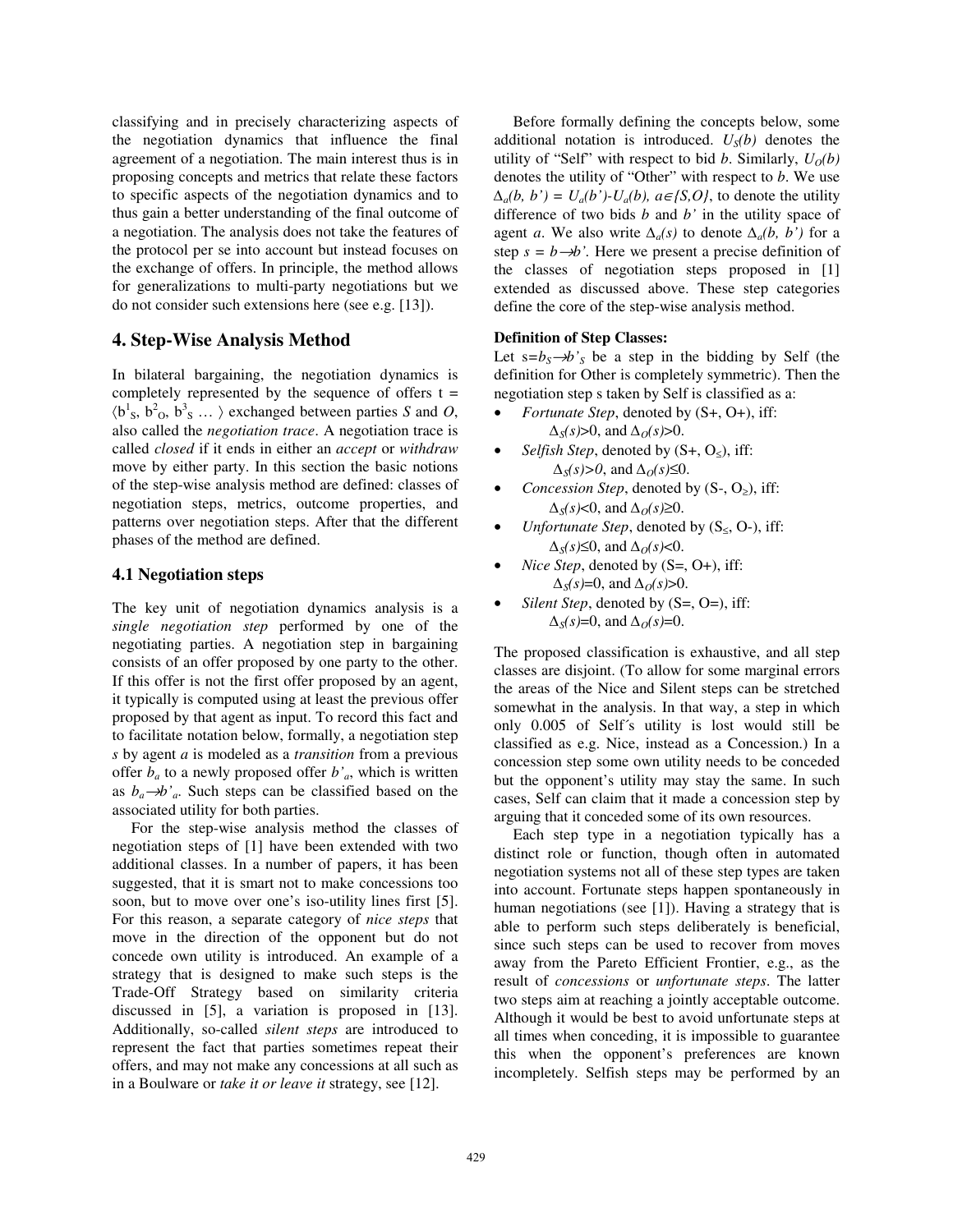agent to signal to the other party that a previous move is not appreciated. The role of nice and silent steps has been discussed above.

#### **4.2 Step Metrics and Pattern Properties**

Having established different types of negotiation steps that are useful in the analysis of negotiation strategies, we now introduce and define metrics in terms of these steps that can be used for the analysis of negotiation traces. First, some additional notation is defined. Given a trace  $t = \langle b^1_s, b^2_o, b^3_s \dots \rangle$  of offers,  $t^i$  denotes the  $i^{\text{th}}$ element of this sequence. Let  $t_S$  (resp.  $t_O$ ) denote the sequence of steps from *t* that are made by agent "Self" (resp. "Other") and let class *c*∈*{Fortunate, Nice, Concession, Selfish, Unfortunate, Silent*}; then  $t_c$ denotes the subsequence of steps that belong to class *c*. Finally,  $t_{\langle a, c \rangle}$ , also written  $t_{ac}$ , denotes the subsequence of steps by *a*∈*{S,O}* that belong to class *c*. The following step metrics are introduced here:

### **Definition. Number of Steps per Trace**

The number of steps #*t* in a trace *t* of length  $|t| = n$  is defined as follows:  $\#t = |t|$ -1.

#### **Definition. Total Utility per Class**

The pair  $Total_c(t)$  of sums of utility differences in all steps of class *c* in a sequence *t* of steps is defined by:

 $Total_c(t) = (Total_{Sc}(t), Total_{Oc}(t)),$ where for any agent  $a \in \{S, O\}$ :  $Total_{ac}(t) = \sum_i \Delta_a(t^i)$ .

### **Definition. u-Average Utility per Class**

The pair  $u$ -Ave<sub>c</sub> $(t)$  of average differences in utility in all steps in class *c* in a sequence *t* of steps is defined by:

 $u$ -Ave<sub>c</sub>(t) = (u-Ave<sub>Sc</sub>(t), u-Ave<sub>Oc</sub>(t)), where for any agent *a*∈*{S,O}:*

 $u$ -*Ave*<sub>ac</sub>(*t*) =  $\sum_i \Delta_a(t^i)$  / #*t<sub>c</sub>*.

Here  $#t_c$  is a number of steps of class c in trace  $t$ . This metric measures the average utility conceded per negotiation step. A relative measure can be defined in terms of this metric to identify how much utility has been conceded by agent *a* relative to the other, indicated by agent *g*: *u-Ave<sub>c</sub>*( $t_a$ ) / *u-Ave<sub>c</sub>*( $t_p$ ). This figure, if not identical to 1, indicates that one party is a *conceder* relative to the other, and that concessions may not have been paced and linked to that of the other party, as is advised by Raiffa [11, p. 128].

### **Definition. % per Class**

The percentage  $\mathcal{C}_{c}(t)$  of class *c* steps in a trace *t* is defined by:  $\mathcal{C}_{c}(t) = #t_c$  / #*t*.

Negotiation strategies can be designed with specific aims in mind that should be observable as patterns in the negotiation dance. For example, the success of a strategy that is supposed to learn its opponent's preferences can be verified by checking whether the frequency and/or size of unfortunate steps over a negotiation trace decreases. Such patterns can be seen as a measure of *adaptability of a party to its opponent*. Another useful measure of the *sensitivity to the opponent's preferences* can be defined by comparing the percentage of *fortunate, nice and concession steps* that increase the opponent's utility to the percentage of *selfish, unfortunate and silent steps* that decrease it. Intuitively, an agent that only performs steps that increase its opponent's utility can be said to be (very) sensitive to the needs of its opponent.

#### **Definition. Sensitivity to Opponent Preferences**

The measure for sensitivity of agent *a* to its opponent's preferences is defined for a given trace *t* by:

$$
sensitivity_a(t) = \frac{\%_{Fortimate}(t_a) + \%_{Nice}(t_a) + \%_{Concession}(t_a)}{\%_{Selfish}(t_a) + \%_{Unformate}(t_a) + \%_{Silent}(t_a)}
$$

In case no selfish, unfortunate or silent steps are made we stipulate that *sensitivity(a,t)*=∞. If *sensitivity<sub>a</sub>(t)<1*, then an agent is more or less insensitive to opponent preferences; if *sensitivity<sub>a</sub>* $(t)$ >1, then an agent is more or less sensitive to the opponent's preferences, with complete sensitivity for *sensitivity(a,t)=*∞. Typically, this sensitivity measure varies with different domains and different opponents and averages over more than one trace need to be computed. Note that the notion of sensitivity is *asymmetric*: one agent may be sensitive to the other's preferences, but not vice-versa. In section 5, this metric is used to analyze the sensitivity of two existing negotiation strategies and its relation to knowledge of the opponent's preferences and the negotiation outcome is discussed.

### **4.3 Outcome properties**

The usual outcome performance metrics are used to determine the quality of an agreement with respect to players, the distance to the Pareto Efficient Frontier, Nash Product, and Kalai-Smorodinsky, see e.g., [9, 2]. Other global measures taken are the (average) number of negotiation rounds *R* needed to reach an agreement, the number of agreements *A* reached in a tournament, and the time *T* taken by each party. Outcome properties are not the main topic of this paper.

### **4.4 Phases of the Step-Wise Analysis Method**

Based on the above concepts, the step-wise analysis method is specified by:

1. Starting point: the strategies to be analysed, and a library of domains and of other strategies that can be used to test the input strategies.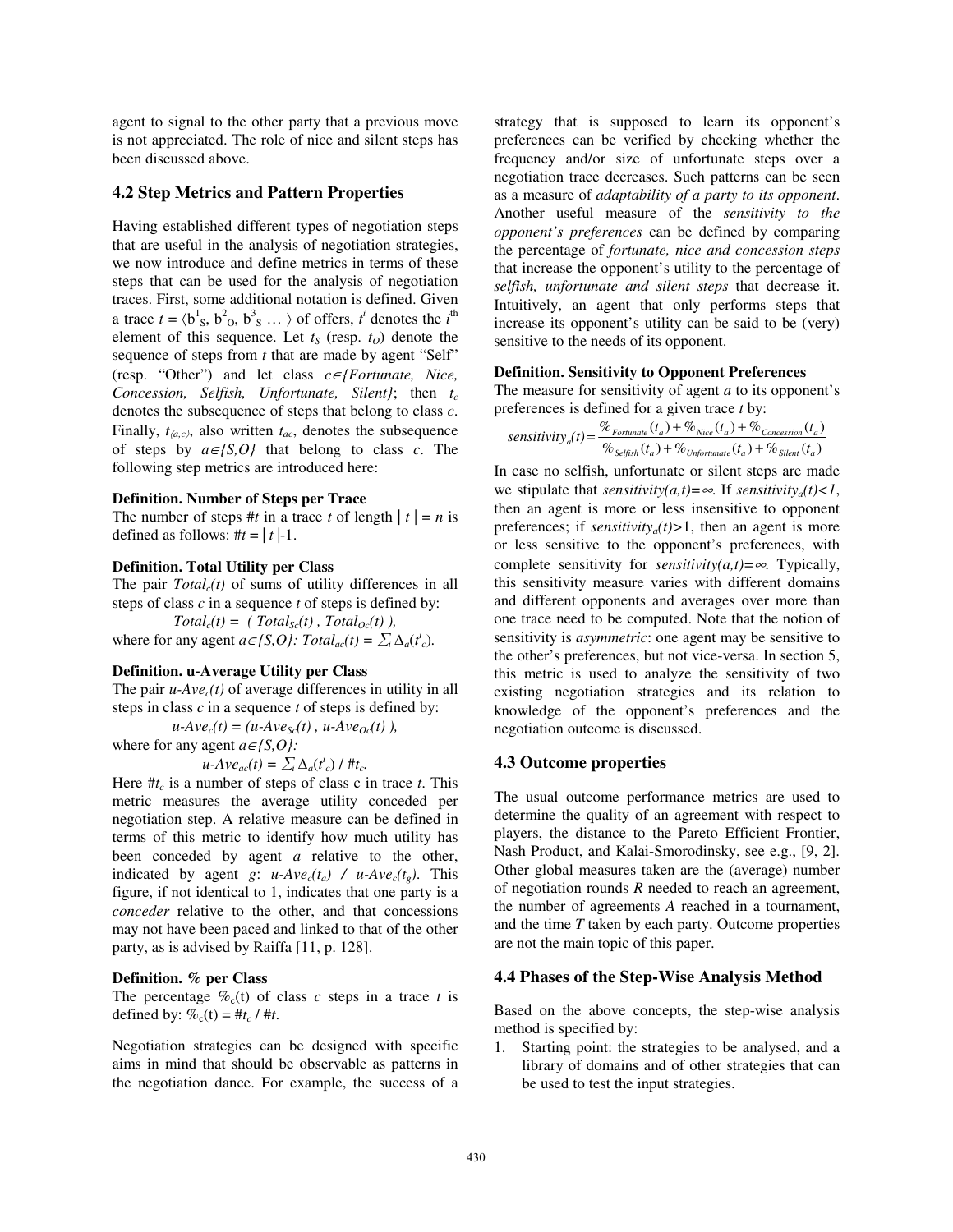- 2. If necessary, implement the input strategies.
- 3. Set up a tournament with the selected negotiation strategies and case studies.
- 4. Run the tournament and log every negotiation, along with the names of the strategies, the domain name, and the preferences of the players.
- 5. Test and classify the step properties and metrics, classifying all steps of a negotiation and logging the results, test the outcome properties and the other overall properties
- 6. Apply statistics and produce analytical results.
- 7. Interpret results, produce graphics.

The effectiveness of the step-wise method is illustrated in the next section by some illustrative case studies. A tournament a la [6] is used to experiment with various strategies. In the tournament, strategies play against each other, against themselves, and are applied to varying negotiation domains, with varying preference profiles. The negotiation problems used are varied also in the amount of *domain knowledge* that is available. For example, the issue price typically is rather predictable, more is better for the seller, less is better for the buyer, and the normal ordering of the real numbers is maintained. For some domains one also knows that some issues are more important than others. This kind of knowledge is important in strategies such as the Trade-Off strategy [5], but other strategies do not employ this kind of knowledge.

## **5. Step-wise Analyses Method Applied**

This section illustrates the method for a combination of strategies and negotiation domains, while focusing on individual steps – in particular *unfortunate steps* – and on the sensitivity of two negotiation strategies with respect to preferences of the opponent.

#### **5.1 Strategies and Domains Used**

The negotiation domains used in this paper are:

The *Second hand car selling* domain, taken from [7], includes 5 issues. Only the buyer's preferences and the price issue are predictable, in the sense that an agent can reliably predict the other agent's preferences associated with an issue.

The *Service-Oriented Negotiation* domain, taken from [5], includes 4 issues. All issues are predictable, i.e. based on available "domain knowledge" preferences can be reliably predicated.

The *AMPO vs City* domain, taken from [12], including 10 issues, of which only 8 are predictable. Information about the opponent's issue priorities is not available, i.e. the weights agents associate with issues.

The following strategies have been studied: The *ABMP* strategy [7], a concession oriented strategy, which computes bids to offer next without taking domain or opponent knowledge into account. (Experiments were run with a negotiation speed of 0.1 and a concession factor of 1, see [7].)

The *Trade-off* strategy is based on similarity criteria [5], and exploits domain knowledge to stay close to the Pareto Frontier. The "smart" version of this strategy performs nice steps if possible; otherwise it concedes a fixed amount 0.05 (cf. [5]). For the Service-Oriented Negotiation domain, we reproduced the results presented in [5].

The *Random Walker* strategy randomly jumps through the negotiation space, and can be run with or without a break-off point (to avoid making offers below that utility). Random Walker serves as a "baseline" strategy.

#### **5.2 Experimental results and interpretations**

A tournament with the strategies and domains of the previous section was set up and run. A full analysis was made of the type of steps made, which was then used to calculate the average sensitivity ratio for all tested strategies over multiple runs against all strategies (including itself) in the domains described above. In that setting, ABMP shows an overall sensitivity of 2.5, Trade-off 2.2, and Random Walker 1.1. Theoretically, over all domains and against all strategies, Random Walker would have a sensitivity value of 1. When considering overall utility the scores are: ABMP 0.72, Trade-Off 0.74, and Random Walker 0.69. Note, that the efficiency of the agreement does not correlate strongly with the sensitivity values of the strategies. The sensitivity scores of ABMP and Trade-Off can be better understood by considering the domains in which they played. Figure 1 shows typical runs in the AMPOvsCity domain.

Figure 1a shows a run of Trade-Off, representing the City, versus Random Walker (with break-off set to 0.6), playing AMPO. The Random Walker strategy is insensitive with respect to its own preferences. This fact, combined with the lack of information of relative importance of issues (weights) causes the unfortunate steps produced by the Trade-Off strategy.

Figure 1b shows Trade-Off (as City) vs ABMP (as AMPO) in which ABMP is rather insensitive (average value 1.5), and Trade-Off is sensitive (average value 2.7). In this domain Trade-Off really exploits the available domain knowledge.

Figure 1c shows Random Walker (City) vs ABMP (AMPO). ABMP always concedes on all issues, determining the size of the concession on the difference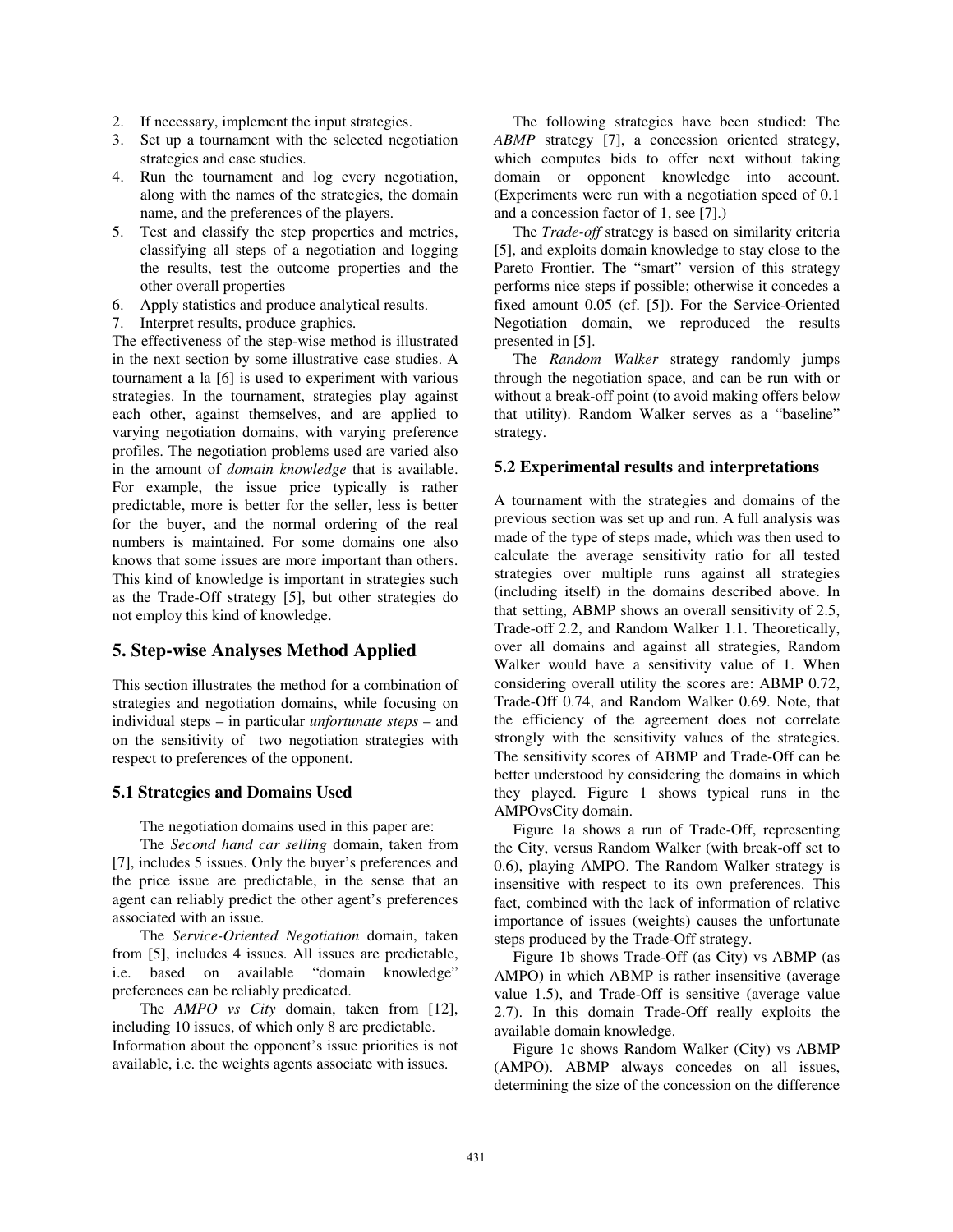between the utilities of its own bid and that of its opponent. It does not use previous opponent bids to get insight into the opponent's preferences and as a result does not adapt much to the strategy of the opponent.



*Figure 1* – Dynamics of negotiation process for: a) Trade-Off (City) vs Random Walker strategy (AMPO), b) Trade-Off (City) vs ABMP strategy (AMPO), c) Random Walker (City) vs ABMP strategy (AMPO). The Pareto Efficient Frontier is built according to its definition (see [12], pp. 227) using exhaustive search.

The opponent sensitivity analysis shows a direct link between the correctness and/or completeness of the domain knowledge and opponent preferences sensitivity. The Trade-Off strategy is very sensitive to opponent preferences given complete information. In that case, the similarity functions exactly match the opponent's preferences and the weights exactly represent the issue importance factors of the opponent and the sensitivity metric is converging to infinity.

The Service oriented negotiation domain does not have information about weights of the similarity

functions and thus opponent preferences sensitivity of the Trade-Off strategy decreases (2.7 in average) but it is still more sensitive to the opponent preferences than ABMP (1.5 in average). Similarity functions for the Second hand car domain were defined in such way that they often do not match the preferences of the negotiation opponents. In addition, the weights of the similarity function do not match the opponent's importance factors of the negotiation issues. This leads to underperformance of the Trade-Off strategy (1.5 in average) while ABMP shows more robust negotiation behavior (2.3 in average). The experiments show that if less domain knowledge is available, Trade-Off makes more unfortunate steps.

In general, when issues are predictable, the chance of making an unfortunate step becomes small. This aspect becomes clear in the car domain, where the seller's preferences are rather predictable, but the buyer's preferences vary a lot. ABMP's average sensitivity in the car domain to opponent's preferences is 2.3, but when restricting that to AMBP playing the buyer we get an average of 4.3.

We conclude that it is impossible to avoid unfortunate steps without sufficient domain knowledge or opponent knowledge. Indeed, the similarity criteria functions used in the Trade-Off Strategy provide general information about the negotiation problem, but do not take into account the specific attributes of the negotiating parties. In any particular case, a negotiator may deviate from the generalized domain model in various ways. Approaches as reported in [3, 8, 16] apply techniques to learn more about the opponent.

### **6. Conclusion**

This paper shows that an analysis of the negotiation dance [12] is important for the understanding and improvement of negotiation strategies. The step-wise analysis method introduced in this paper focuses on the classification of negotiation steps and a metrics over this classification. The classification enables us to relate the *intent* of a strategy in making a negotiation step with the actuality of the *perception* of that step by the opponent. For example, a strategy might be concession oriented, i.e., steps are intended to be concessions, but in reality some of these steps might be *unfortunate*, meaning that although the proposer of the bid is giving in, from the perception of the receiver, the bid is actually worse than the previous bid.

By testing strategies over various domains and against various opponents patterns emerge of when such unfortunate steps occur. Furthermore, it gives more insights into properties such as the sensitivity of strategies. Experiments with the step-wise method